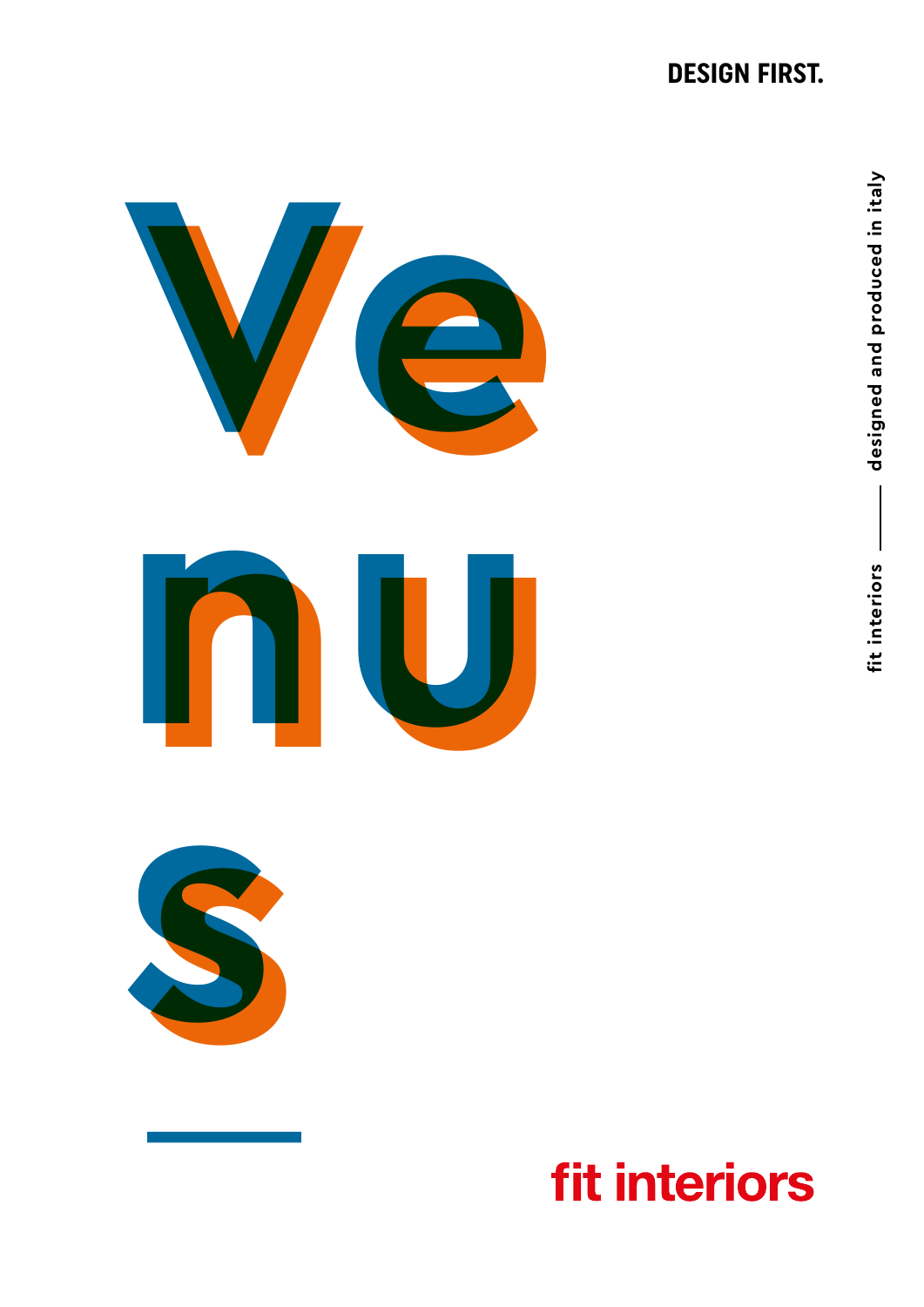## **Venus**

Mirror with aluminium frame, LED backlit

#### **Frame**

Anodized aluminium

A Pink gold B **Black** 

Silver

**Mirror**



#### **VE7080LED**

**Mirror with aluminium frame, LED backlit**

- Anodized aluminum frame
- Illuminated touch ON/OFF sensor,color change and dimmer function switch
- 5 mm mirror thickness
- Safety film backing
- Defogger function with dedicated ON/OFF touch switch
- TripleWhite LED temperature color 3000-4000 o 6000K
- Vertical or horizontal fixing
- 220V, CE, IP44

#### **Dimensions**

W 800 mm / D 50 mm / H 700 mm



#### **VE70100LED**

**Mirror with aluminium frame, LED backlit**

- Anodized aluminum frame
- Illuminated touch ON/OFF sensor,color change and dimmer function switch
- 5 mm mirror thickness
- Safety film backing
- Defogger function with dedicated ON/OFF touch switch
- TripleWhite LED temperature color 3000-4000 o 6000K
- Vertical or horizontal fixing
- 220V, CE, IP44
- **Dimensions**

W 1000 mm / D 50 mm / H 700 mm

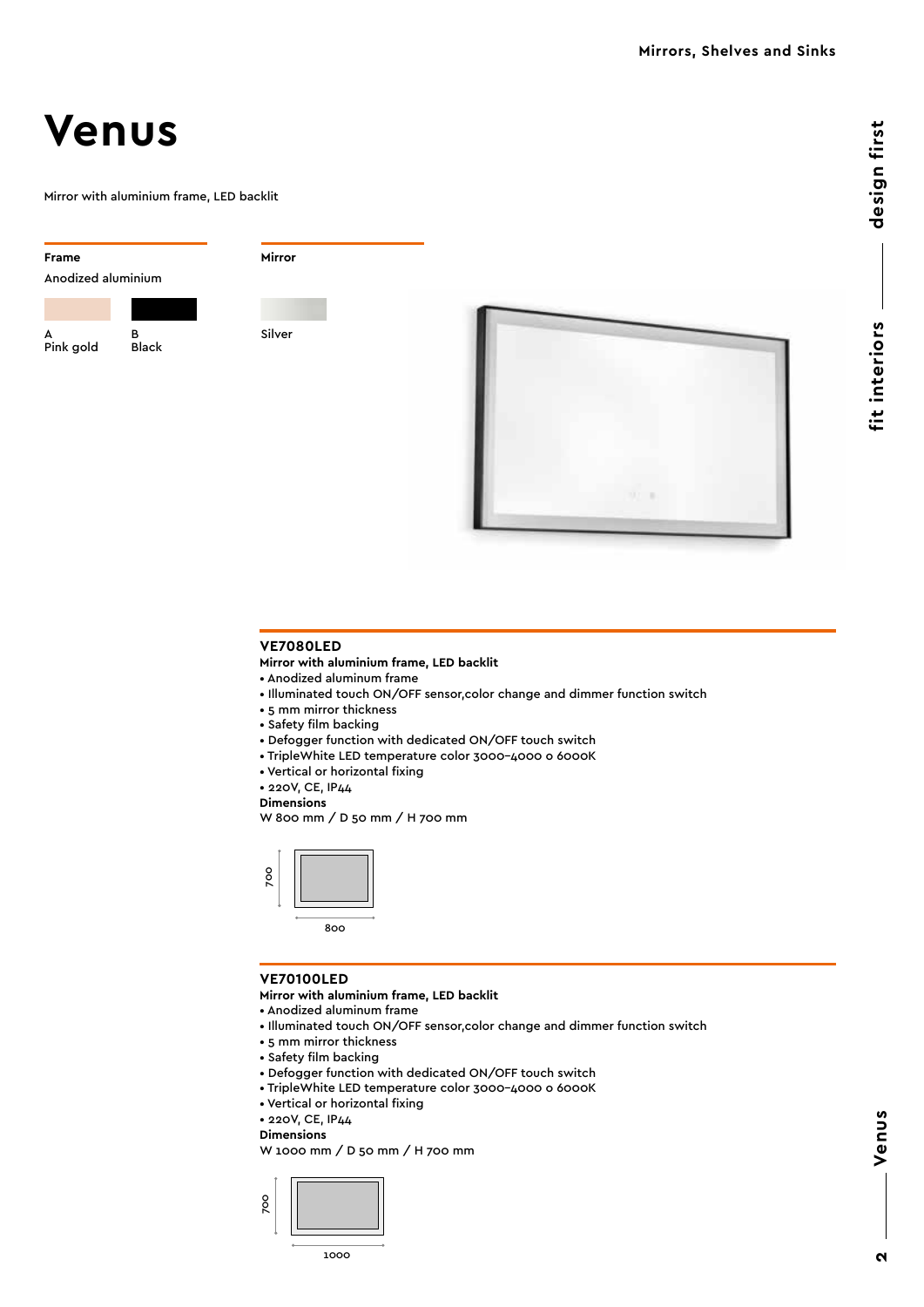# design first **fit interiors design first** fit interiors

#### **Frame**

Anodized aluminium



Silver

**Mirror**



#### **VE70120LED**

**Mirror with aluminium frame, LED backlit**

- Anodized aluminum frame
- Illuminated touch ON/OFF sensor,color change and dimmer function switch
- 5 mm mirror thickness
- Safety film backing
- Defogger function with dedicated ON/OFF touch switch
- TripleWhite LED temperature color 3000-4000 o 6000K
- Vertical or horizontal fixing
- 220V, CE, IP44
- **Dimensions**

W 1200 mm / D 50 mm / H 700 mm



#### **VE70140LED**

**Mirror with aluminium frame, LED backlit**

- Anodized aluminum frame
- Illuminated touch ON/OFF sensor,color change and dimmer function switch
- 5 mm mirror thickness
- Safety film backing
- Defogger function with dedicated ON/OFF touch switch
- TripleWhite LED temperature color 3000-4000 o 6000K
- Vertical or horizontal fixing
- 220V, CE, IP44
- **Dimensions**

W 1400 mm / D 50 mm / H 700 mm